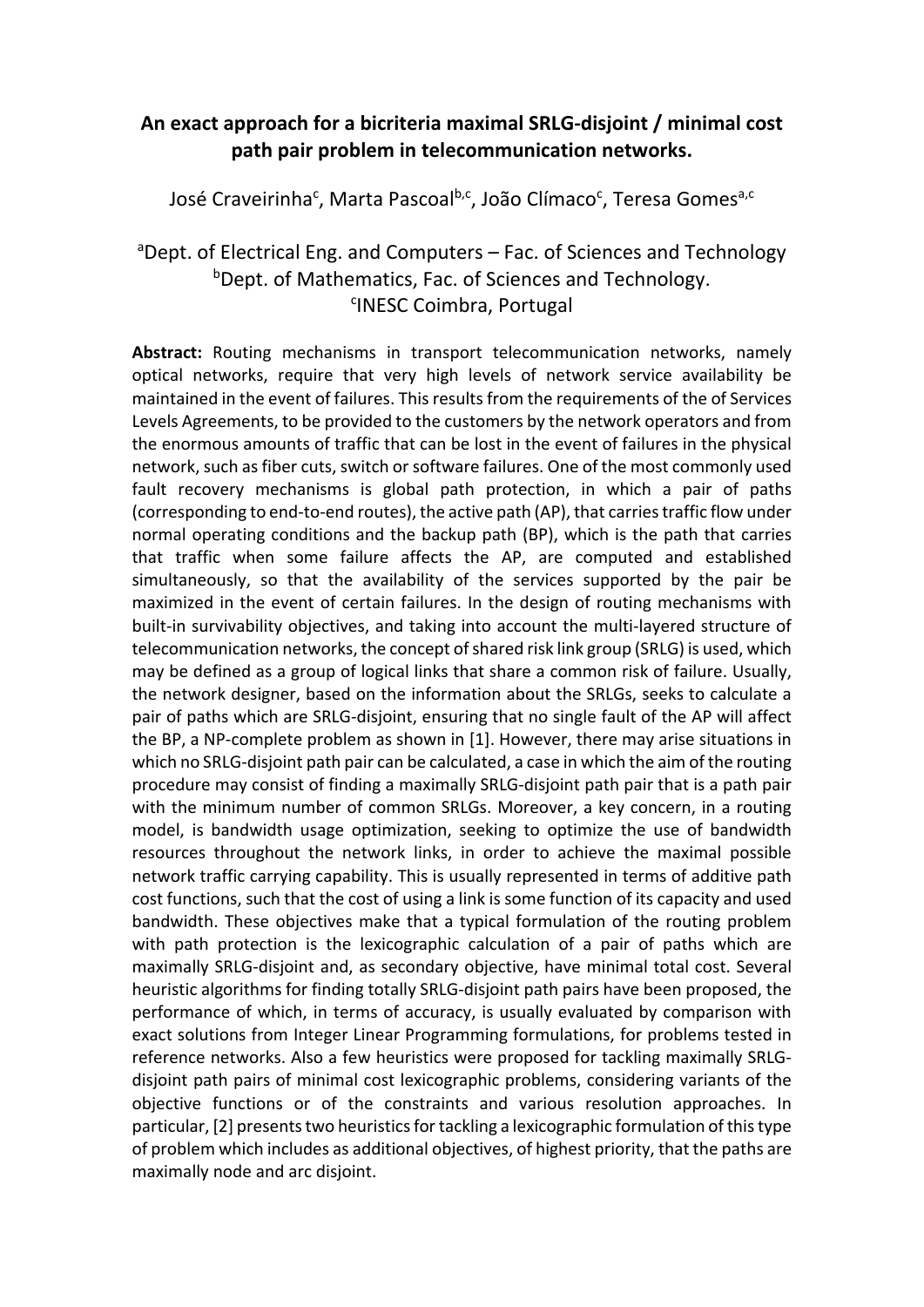In this work we address a bi‐criteria formulation of the maximal SRLG‐disjoint / minimal cost path pair problem, in the context of resilient routing design with path protection and propose an approach for exact calculation of non‐dominated solutions to this problem. The resolution method, for the formulated bi‐criteria optimization problem, is based on an exact combinatorial algorithm already developed, that enables the optimal solution to the lexicographic version of the problem, to be to obtained. This base algorithm is a lexicographic minimal label‐minimal cost path pair algorithm which combines a path ranking method ‐ where possible paths are ranked by increasing order of cost by using the ranking algorithm [3] ‐ and a path labeling method. Note that the lexicographic formulation is the most commonly used by network designers. However, we think that by considering the proposed bi‐criteria formulation, the choices of the network designer are clearly widened, enabling the exploration of trade‐offs between the minimisation of failure risks and path pair load costs, which may be conflicting objectives. Therefore, we extended our lexicographic algorithm, in order to obtain exact non‐dominated solutions, of the bi‐criteria problem, in a set of solutions generated by the lexicographic algorithm. Note that these nondominated solutions constitute a sub‐ set of the whole non-dominated solution set. We will consider two variants of the selection process of non‐dominated solutions, to be presented to the network designer, so that he/she may make a final choice according to his/her system of preferences. In the first variant, the non‐dominated solutions are selected in the set of all solutions generated throughout the algorithm execution, until the lexicographic optimum was found. In the second variant we will seek non‐dominated solutions which satisfy a pre‐ defined upper‐bound in terms of risks common to the AP and the BP, that is, by considering a small relaxation with respect to the minimal number of common risks. The selection of the sub-set of non-dominated solutions, in both variants, is performed by using the algorithm in (4).

We will begin by reviewing the base lexicographic algorithm  $-a$  lexicographic minimal label-minimal cost path pair algorithm – which combines a path ranking method and a path labeling method. Some experiments for evaluating the algorithm performance, obtained in virtual networks constructed over the classical US–NSF reference network topology, considering various distributions of random SRLG assignments to the links and given the link occupancies, also randomly generated, will also be shown. Also preliminary results concerning the performance, in terms of computing times, and typical trade‐offs obtained with the bi‐criteria solutions, will be presented and discussed, for some reference test networks. Finally, some conclusions from this on‐ going research theme, as well as further work, will be outlined.

**Palabras Clave:** Resilient routing models; Bi‐criteria optimization; Telecommunication network design; Pathpair ranking.

## **Referencias:**

- 1‐ J. Q. Hu, "Diverse routing in optical mesh networks," *IEEE Transactions on Communications*, vol. 51, no. 3, pp. 489–494, March 2003.
- 2‐ T. Gomes, L. Jorge, P. Melo, R. Girão Silva Maximally node and SRLG disjoint path pair of minsum cost: a lexicographic approach, in *Photonic. Network. Communications*, (2016) 31:11‐22, 2016.